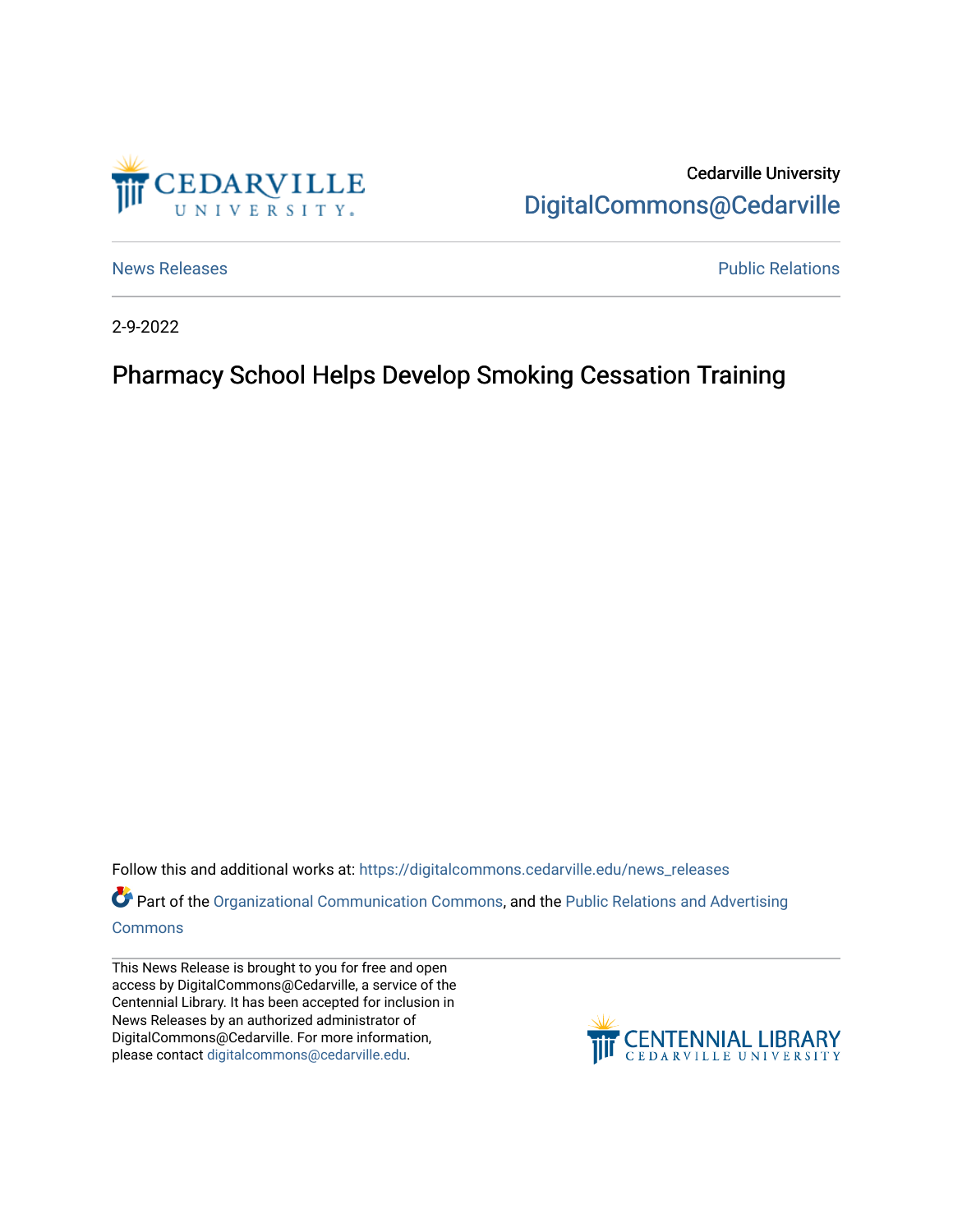## **FOR IMMEDIATE RELEASE February 9, 2022**

**CONTACT:** Mark D. Weinstein Executive Director of Public Relations [937-766-8800](tel:937-766-8800) (o) [937-532-6885](tel:937-532-6885) (m) [Mweinstein@cedarville.edu](mailto:Mweinstein@cedarville.edu) @cedarvillenews

## **Pharmacy School Helps Develop Smoking Cessation Training**

**CEDARVILLE, OHIO --** [Dr. Andrew Straw,](https://www.cedarville.edu/academic-schools-and-departments/pharmacy/pre-pharmacy/faculty-staff/pharm-pract/straw-andrew) an assistant professor of pharmacy practice, along with two of his Cedarville University pharmacy students, recently developed a smoking cessation curriculum for use in pharmacies nationwide. The innovative project is in conjunction with Cedarville's [Center for](https://www.cedarville.edu/center-for-pharmacy-innovation)  [Pharmacy Innovation](https://www.cedarville.edu/center-for-pharmacy-innovation) (CPI) and the Ohio Pharmacists Association (OPA).

This training, which guides pharmacists in preparing their practices to administer smoking cessation services, was used to support testimony promoting pharmacist-led smoking cessation services in Ohio's 2022-23 budget bill. This legislation streamlined the process for pharmacists to order nicotine replacement therapy and over-the-counter treatments without a prescription and in partnership with a doctor.

Administering the grant that funded this project was Dr. Myriam Shaw Ojeda, assistant professor and director of pharmacy extension and public health initiatives at the Ohio State University College of Pharmacy and the Ohio Pharmacists Association. She earned her Doctor of Pharmacy degree in 2019 from Cedarville and then served until 2021 as a fellow for policy and innovation at OPA.

Shaw Ojeda and OPA partnered with Cedarville to create the training resources. [Dr. Justin Cole,](https://www.cedarville.edu/academic-schools-and-departments/pharmacy/pre-pharmacy/faculty-staff/pharm-pract/cole-justin) chair and associate professor of pharmacy practice and CPI director, helped facilitate the partnership. Straw used his experience working at the Rocking Horse Community Health Center in Springfield, Ohio, to develop the curriculum.

As part of the development process, Straw taught the virtual curriculum. Others who taught the material include Dr. Erin Hanson, then a pharmacy resident at Rocking Horse, and Dr. Katie Perry, then a community pharmacy practice research fellow at Cedarville.

Two Cedarville pharmacy students and CPI interns, **fourth-year student Matt Merical of Centerville, Ohio**, and **first-year student Luke O'Brien of Powell, Ohio**, researched pharmacy practices in other states to determine how they implement smoking cessation programs. They also promoted the program and assessed pharmacists on how helpful they found the program.

On the advocacy front, Shaw Ojeda testified before the finance committee of the Ohio House of Representatives before the budget bill vote. She also provided written feedback of the rules around the legislation to the State of Ohio Board of Pharmacy by affirming the positive role pharmacists could play in offering smoking cessation services.

Pharmacists from across the United States have already benefited from this smoking cessation training.

"Our pharmacists are trained and highly qualified to provide for our patients," Shaw Ojeda said. "A lot of our pharmacists just need the tools to know what they can recommend and even how to set up their pharmacies, so they have the time to provide these services."